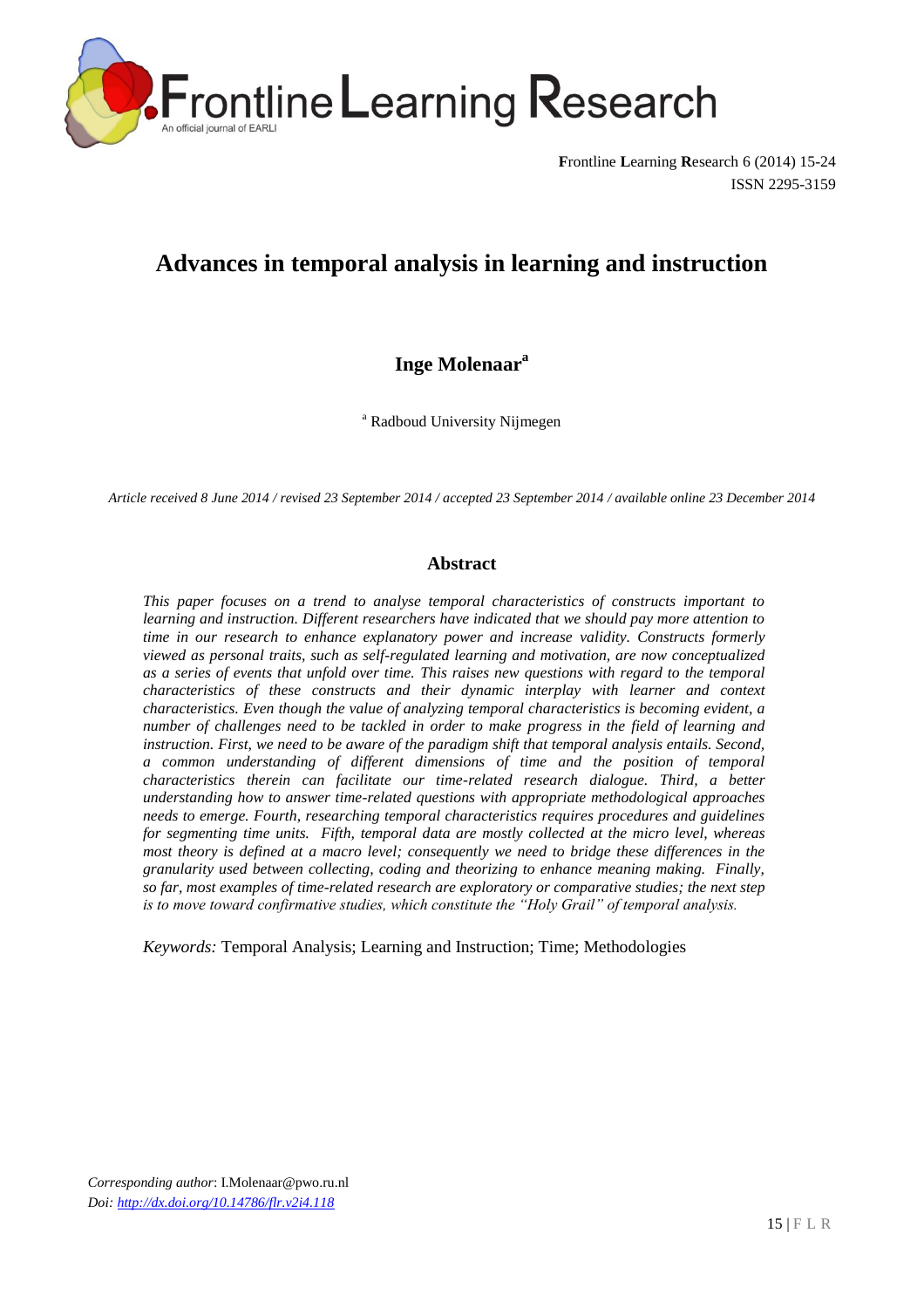

#### **1. Introduction**

Learning is defined as the acquisition of skills and knowledge and can be recognized through changes in the learners' behaviour (Mayer 2008; Zimmerman 2002). The concept of time is innate to learning, as it takes time to acquire skills and knowledge and to signal changes in behaviour. In learning and instruction research, we mostly capture time in pre- and post-test designs. As such we often focus on a narrow concept of time, reducing the temporal characteristics of learning to the changes between pre- and post-tests which reduces validity and explanatory power of our research. Currently, technological advancements increase our ability to gain traces of learners while they are learning, which is an important facilitator to overcome this limited focus on time in our field (Greene & Azevedo, 2010; Reimann, 2009; Winne, 2010). A steadily growing group of researchers is raising questions that address how different constructs act and develop over time (Bannert et al., 2014, Greene & Azevedo, 2010; Molenaar & Chiu, 2014; Riemann, 2009; Schmitz, 2006; Wise & Chiu, 2011). With this growing interest in temporal characteristics of constructs at the heart of learning and instruction research, the need for temporal analysis is becoming more prevalent.

This paper focuses on the developing trend in learning and instruction research to analyze temporal characteristics of different constructs. The rationale for temporal analysis in our field is discussed as well as the fact that temporal analysis entails a deviation from our main research approach, changing our analysis from characteristics of students to attributes of. learning activities (Riemann, 2009; Schmidt, 2006). Researchers have conceptualized temporal characteristics of learning and instruction constructs in many ways in their research, leading to a diverse set of dimensions of time driving research questions. It is argued that a conceptual framework of temporal characteristics can support transparency and enhance comparability in the field. Lastly, a number of challenges are discussed that we, as a field, need to overcome to successfully engage in temporal analysis.

## **2. The rationale for temporal analysis**

A number of researchers in the field of computer-supported learning (Kapur, 2011; Reiman, 2009;) and self-regulated learning (Greene & Azevedo, 2010; Schmitz, 2006; Schoor & Bannert, 2012) indicate that we should pay more attention to time in the learning process. Existing research methods do not "fully" utilize the temporal information embedded in the data collected (Kapur, Voiklis & Kinzer, 2008; Wise, Perera, Hsiao, Speer & Marbouti, 2012). This reduces the explanatory power of the analysis performed and limits the validity of the conclusions drawn (Akhras & Self, 2000; Reimann, 2009). For example, Kuvalja and colleagues (2014) show that self-directed speech and self-regulatory behaviour of children with a specific language impairment does not differ in frequency; neither the number of self-directed speech and selfregulatory events during learning, nor the order between the these events as detected by sequential lag analysis differed, but there was a difference between the two groups in the co-occurrence of self-directed speech and self-regulatory behaviour as detected by temporal patterns analysis (Magnusson, 2000). This indicates that without proper temporal analysis, existing differences between groups of learners cannot be detected.

Moreover, a number of constructs, such as self-regulated learning and motivation, that were traditionally viewed as a trait of the learner are now conceptualized as a series of events (Bannert et al. 2014; Greene & Azevedo, 2009; Schmitz, 2006). Driving this conceptual change are indications that self-report data have little relation with the actual student behaviour during learning (Veenman, 2011). These findings point towards the need for new conceptualisations of these constructs. A temporal conceptualisation viewing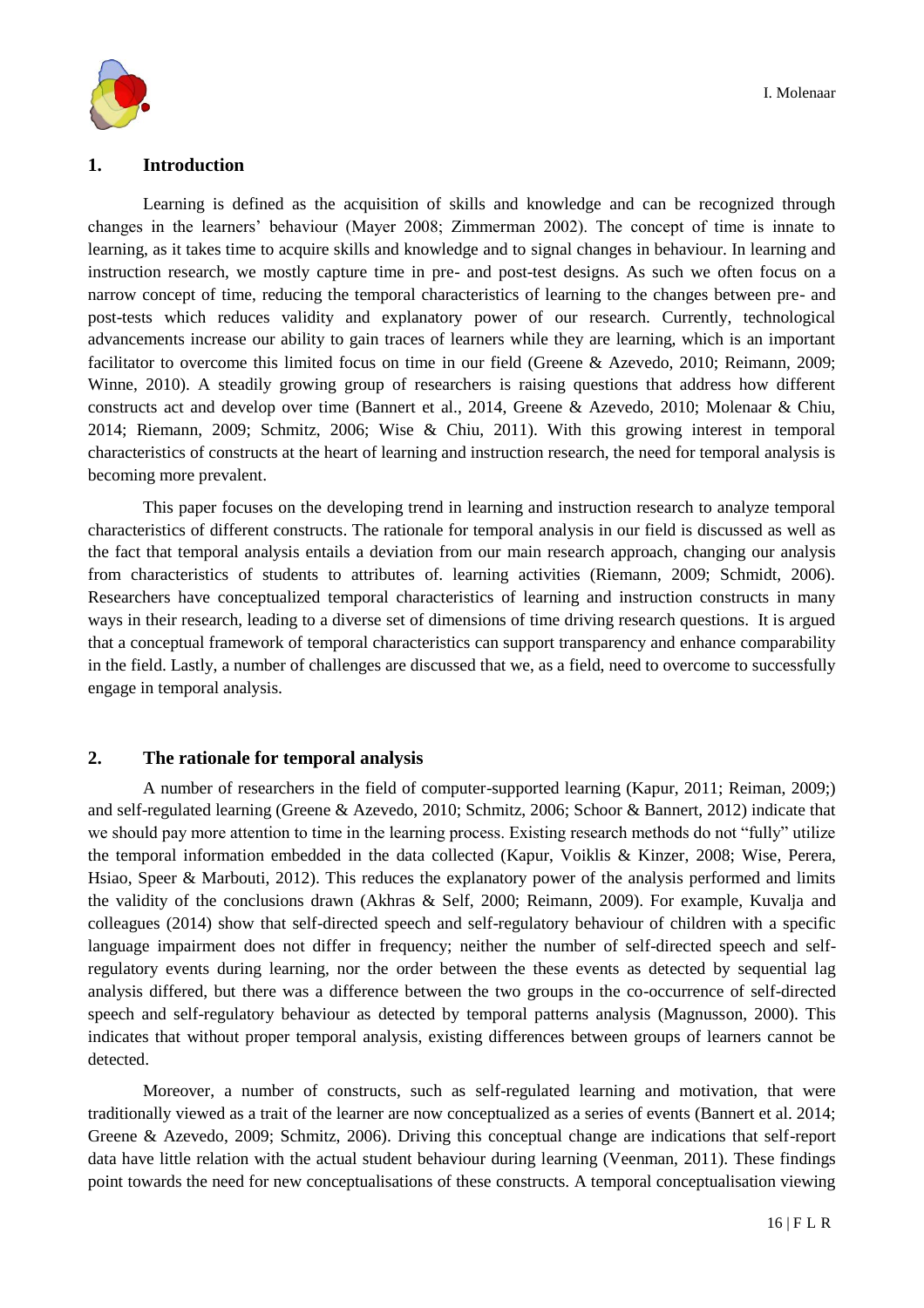

self-regulated learning as a series of events that act differently over time and changing contexts, might overcome these issues (Azevedo et al., 2010; Hadwin & Järvelä, 2011). For example, Malmberg and colleagues (2014) show that students use different strategies and learning patterns when working on an illstructured task compared to a well-structured task. A series of events can be perceived as a process that unfolds over time in a certain order (Reimann, 2009). For example, self-regulated learning processes of successful students show a cyclical order among different strategies that repeat over time (Bannert et al. 2014). Moreover, Molenaar and Chiu (2014) found strong positive predictive relations between different learning activities during collaborative learning over time. The changed conceptualization of constructs raises new questions with regard to the characteristics of these constructs and their dynamic interplay with the learning context.

Finally, an emerging interest is in connecting different levels of analysis (Hollenstein, 2013; Suthers, Teplovs, de Laat, Oshima & Zeini 2011). This investigates of how macro-level phenomena can emerge from and/or be constrained by different micro-level dynamics. For example, Chiu (2008) found that microcreativity in a group' mathematical solutions can be sparked by a discourse pattern, namely a wrong idea followed by disagreement among the group members. Temporal analysis can help develop an understanding of how patterns unfold, providing insights into how learning is taking place (Chiu, 2008; Wise & Chiu, 2013).

Take together, the argument for temporal analysis is driven by the realisation that without careful attention for temporal characteristics of constructs in learning and instruction research, we are reducing the significance of our research and are unable to explain important aspects of learning and instruction.

## **3. A paradigm shift**

As touched upon in the introduction, it is important to understand that advanced temporal analysis entails a deviation from the traditional research paradigm used in learning and instruction (Reimann, 2009; Schmitz, 2006). Often the variable-based approach is applied, which focuses on the analysis of variance between independent and dependent variable(s). In contrast, the event-based approach looks at events analysing the (dynamic) relations between the events (Reimann, 2009). This approach focuses on researching the nature of these relations and their development over time. This reveals the temporal characteristics of a construct and/or how different constructs interplay over time. For example, it can indicate how a discussion among learners unfolds over time. Consistency and change in the behaviour of constructs can be investigated by specifying these temporal characteristics (Schmitz, 2006).

Yet often reviewers in learning and instruction immediately ask the next question: can we explain learning performance from temporal characteristics of the constructs? This question embodies the "Holy Grail" of temporal analysis and often constitutes a connection between our traditional variable-based approach and the event-based approach. However, few (perhaps none) researchers have so far reached the "Holy Grail". Moreover, many of those initially aiming for this connection started to grow a realization that there are valuable questions to be answered within analysing temporal characteristics themselves. An example of such a research question is: Which sequences of learner actions (discuss, elaborate, summarize) occur during collaborative learning? An example of a research question combining temporal characteristics with learning performance is: Which sequences of learners' actions during collaborative learning influence learning performance positively? Overall temporal analysis in learning and instruction is innate to our intuitive understanding of learning, but the operationalization of this understanding entails a deviation of our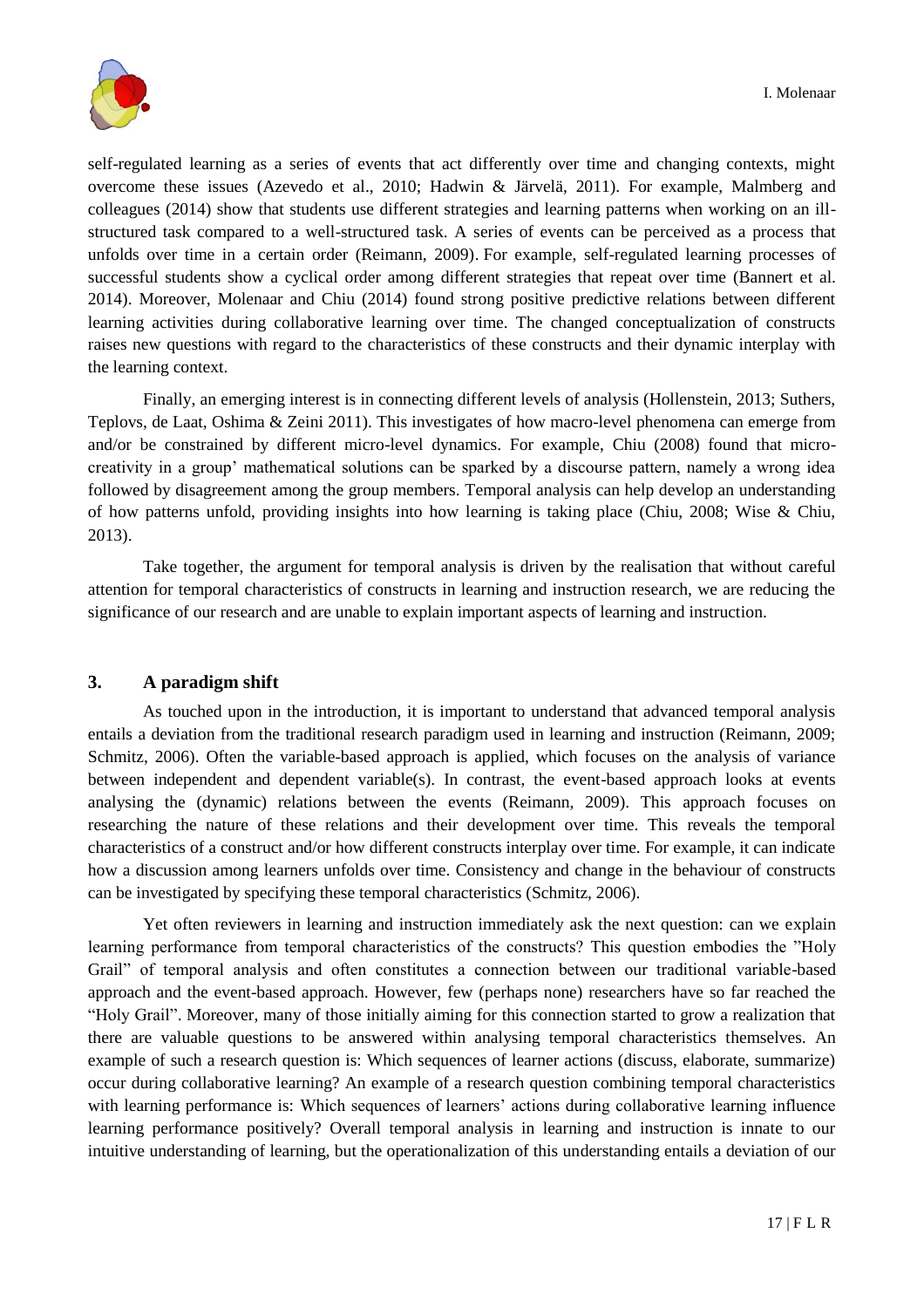

traditional research paradigm. Consequently, the nature of the questions addressed with temporal analysis varies from our characteristic research questions in learning and instruction.

After all, Time is a highly complex construct that has been debated on from physics to philosophy. Also within educational research, conceptualizations of different time scales (Lemke, 2000) and the use of time in classrooms (Bloome et al., 2009; Mercer, 2008) have been discussed. Still, there is no framework that conceptualizes dimensions of time and positions different temporal characteristics within these dimensions. Research questions, therefore, focus on different dimensions of time and address conceptually different temporal characteristics of constructs. In the next section, different dimensions of time important for learning and instruction research are highlighted.

## **4. Different dimensions of time**

So far, in our field when addressing temporal characteristics, we have encountered mainly frequency analysis indicating the number of occurrences of a variable during a particular time window. This provides insights into the prevalence of a construct during learning. For example, students receiving scaffolds during learning apply more metacognitive activities compared to students that do not receive scaffolds (Molenaar et al., 2011). Although informative, frequency analyses provide limited insights into the individual time-related characteristics of the constructs researched. Even though this analysis showed that students perform more metacognitive activities, we do not know the importance of their position in the learning process, their duration or the rate at which these metacognitive activities occur during learning. Thus frequency analyses treat the learning process as one holistic unit, ignoring the individual time-related characteristics of constructs. Using the individual time-related characteristics allows for the analysis to illustrate how events occur within the flow of continuous events in a particular time window. Examples are analyzing the significance of the position of events, the duration of particular events and the rate of particular events within the learning process (Molenaar & Wise, in prep). For example, planning at the start of a learning task was found to be more productive for learning compared to planning latter on (Moos et al. 2008). Also students monitor at a higher intensity and longer in more difficult tasks compared to easier tasks (Iiskala et al. 2010). The dimension of time described above conceptualizes how constructs behave in a continuous flow of events by examining the individual time-related characteristics of these events within the flow.

Another dimension of time in contrast to analysing events in a continuous flow, is analysing relative arrangements of multiple events in time. Here the focus does not lie on the individual time-related characteristics of events in a time window, but on how events are organized among each other. Examples are both reoccurring processes and non-reoccurring processes (Molenaar & Wise, in prep). An example of a reoccurring process is the cyclical notion of self-regulated learning, which suggests that orientation, planning, monitoring and evaluation follow each other (Hadwin & Jarvela, 2013; Zimmerman, 2002). Nonreoccurring transitions occur only once, for example, students who learn how to read progress from spelling letters into the automatic detection of words (Verhoeven, 2004). Apart from reoccurring and non-reoccurring patterns which both indicate a form of regular change, irregular change is another form of an arrangement of multiple events that can be investigated. The notion of productive failure where collaborating students seem to engage in chaotic interaction in the beginning of their collaboration is an example of irregular change (Kapur, 2009). This seemingly unstructured process is of essential importance for their later learning. The dimension of time described above conceptualizes how constructs behave in in relative arrangements of multiple events by examining the organisation among these events.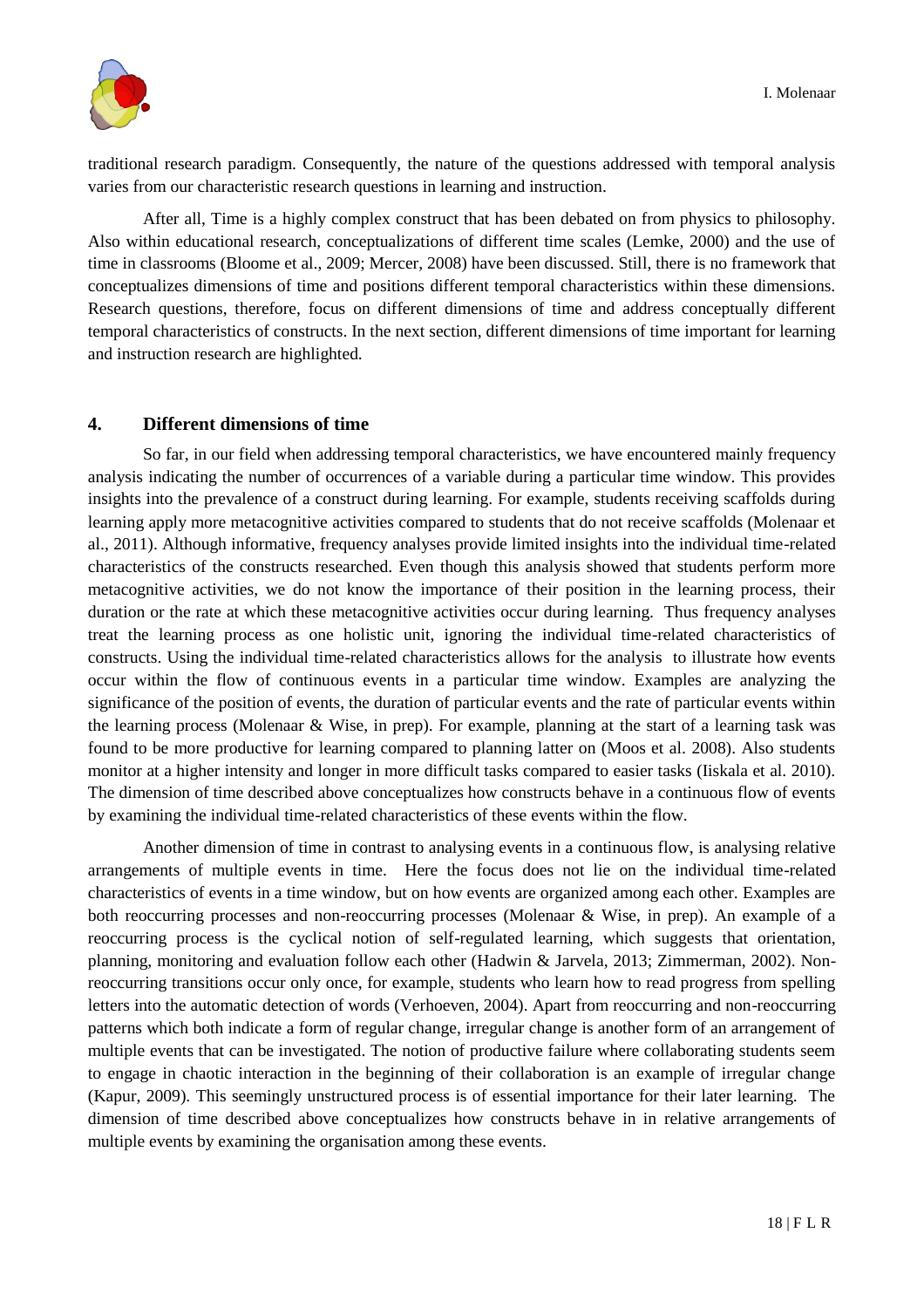

Without claiming that the above is a complete overview of temporal characteristics useful for the field of learning and instruction, a clear distinction can be made between two dimensions of time, i.e. focusing on individual events within the continuous flow of events or on relative arrangements of multiple events (Molenaar & Wise, in prep). In order to push the conceptual understanding of time in our field, a conceptual framework of looking at time and positioning temporal characteristics therein is important for learning and instruction research to articulate and classify time-related research questions. Such a framework can support conceptual clarity among researchers engaging in temporal analysis and organize and deepen debates. Furthermore, it can be used as a roadmap to articulate temporal research questions, unravelling temporal characteristics of different constructs.

## **5. An illustrative example of temporal analysis**

In order to illustrate the above, I provide an example of a temporal analyses used to research socially regulated learning. During collaborative learning, students support one another's learning as they discuss, elaborate, argue, confirm and regulate one another's activities. We know that regulative activities such as metacognitive (i.e., planning, monitoring) and relational activities (i.e., confirming, engaging) contribute significantly to students' learning (Molenaar et al., 2011). Yet, we know very little about how the group's socially regulative activities influence students' cognition at a micro level during collaborative learning. Therefore, we explored how sequences of students' cognitive, metacognitive and relational activities affect the likelihood of subsequent cognitive activities during collaborative learning and whether these relationships differ across time (Molenaar & Chiu, 2014).

The data are from 18 triads (54 students) engaged in 51.338 conversation turns over 6 hours of learning activities. The triads collaborated face-to-face while working in a computer based learning environment. The primary school students were in grades 4, 5, and 6, and aged between 10 and 12. Statistical discourse analysis, content and discourse analysis were used to analyse the learning activities. During content analysis, each turn in the conversation was coded as cognitive (higher or lower cognition), metacognitive (orientation, planning, monitoring and evaluation) or relational (confirm, deny, engage), procedural or off task activities. Then, statistical discourse analysis (SDA) was used to examine the sequential relations predicting lower and higher cognition (Chiu & Koo, 2005).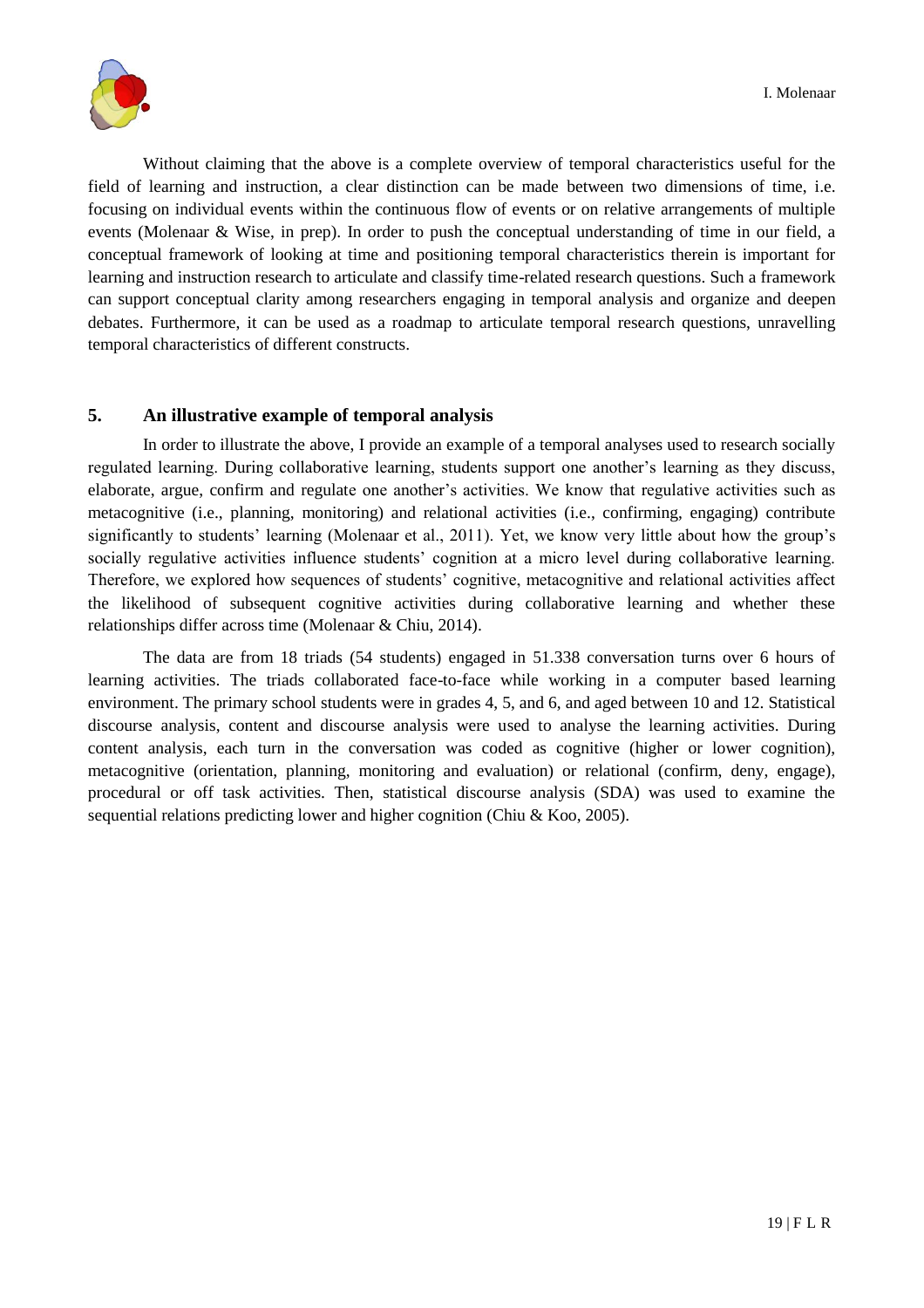



*Figure 1.* Path diagram of standardized final multivariate outcome, multilevel cross-classification of low cognition component. Solid lines indicate positive effects. Dashed lines indicate negative effects. Thicker lines indicate larger effect sizes. \*p < .05, \*\*p < .01, \*\*\*p < .001. (Molenaar & Chiu, 2014; reproduced with permission)

We found that high cognitive, low cognitive, metacognitive and relational activities in recent conversation turns were linked to the likelihood of low cognition in a conversation turn (see Figure 1). Metacognitive activities in the form of planning (in the previous conversation turn or -1), monitoring (-1), evaluating (2 conversation turns ago or -2), monitoring (-2), summarizing (-3) and monitoring (-3) all increased the likelihood of low cognition, while orientation (-2) reduced it. Higher cognitive activities in either of the last two conversation turns or low cognition in any of the last six conversation turns also increased the likelihood of low cognition. Lastly, relational activities in the form of confirming and engaging in any of the last two conversation turns increased the likelihood of low cognition.

This example analyzes temporal characteristics of arrangement of multiple events to understand how these events act within the learning process. This type of analysis illustrates how different learning activities alternate and fluctuate among collaborating students and emerge into socially regulated learning. The findings show recurrent sequential relationships between cognitive, metacognitive and social relational activities. Moreover, this analysis indicates that these patterns are rather stable over time.

Even though these analyses reveal important information about micro-level temporal interaction among learning activities, an often received question is: "what do these relations among learning activities mean for learning, i.e. which sequences should we encourage with instructional designs?" This question embodies the " holy grail" and has not been addressed yet. Although it is an important question, this inquiry clearly indicates the need for a paradigm shift within our field. We need to learn to value results of temporal analysis in their own right, providing important information about constructs in learning and instruction and taking steps to defining micro level temporal theories of how constructs behave over time.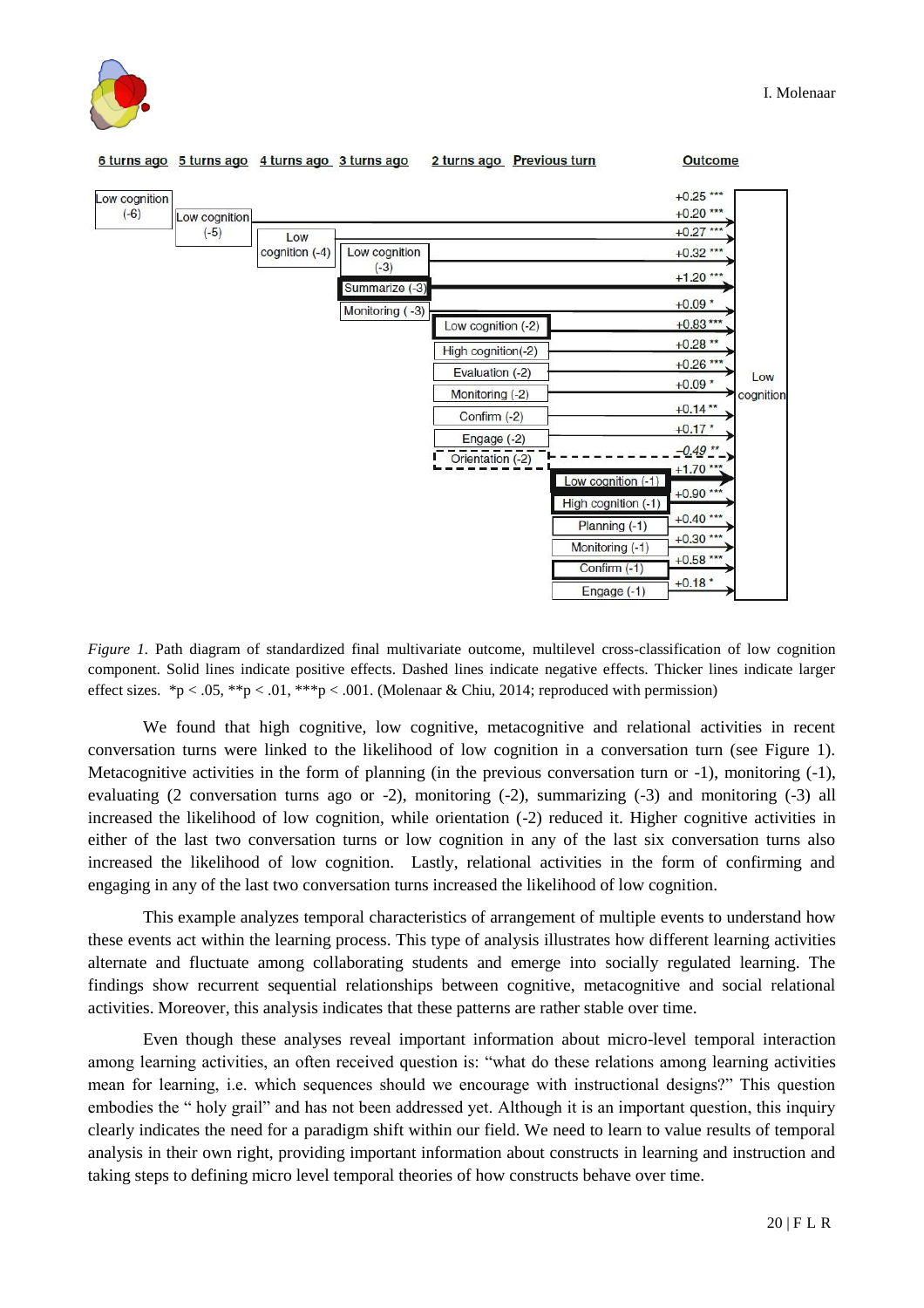

#### **6. Challenges**

Apart from creating the awareness of the need for temporal research questions, there are a number of other challenges that need to be addressed to forward temporal analysis in the field of learning and instruction. As discussed in section 4, time can be conceptualised differently in our research (Bloome et al., 2009; Lemke, 2000; Mercer, 2008). A conceptual framework to articulate different dimensions of time to frame temporal characteristics and related research questions could enhance conceptual clarity and provide ground for in-depth debate about time-related characteristics of individual events in the continues flow of events or about the arrangements of multiple events over time.

Second, although there are many emerging methods such as visualizations (Reimann, 2009), sequential lag analysis (Bakeman and Gottman, 1997), statistical discourse analysis (Chiu & Khoo, 2005), temporal pattern analysis (Magnusson, 2000), Markov Modeling (Biswas, Kinnebrew & Segedy, 2012), data mining (Robero et al. 2010), and dynamic systems (Hollenstein, 2013) used to explore time and order in learning processes, we are only starting to explore the commonalities and differences among these methods. Understanding about these techniques, as well as which learning and instruction questions can be answered by their application, is required. Comparing different methods can enhance our understanding of temporal characteristics of constructs in learning and instruction (e.g., via triangulation) and methodological issues (e.g., which method is most appropriate for specific research questions?). Collaboration among researchers is needed to create guidelines and to work towards a methodological framework for temporal analysis.

Third, when performing time-related research, we always "cut in time" i.e., we make an artificial division in time units. This segmentation of time can be approached differently, that is at the level of instructional units, time units or units of time in which a construct is acting homogeneously. For example, determining the time window based on the frequency of occurrence of low cognition in the group discourse (Molenaar & Chiu, 2014). Choices made about segmentation have important implications for the results, and therefore, clear guidelines towards determining time windows should be formulated.

Fourth, granularity of our time related-research is an issue. The level at which we collect and code is often at a micro level capturing very small units, such as events from electronic learning environments or utterances in a dialogue. Our theories are usually defined at a macro level, explaining how different constructs act. These different levels of granularity between coding and theory are a challenge for meaning making. Aggregation of micro level variables to more macro level constructs can be a solution to this issue. Yet, as with segmentation, decisions about granularity used in analysis also impacts results profoundly and should therefore follow clear procedures to ensure quality standards. Moreover, combinations of different research traditions, such as ethnographical approaches and data-mining methods, can help make connections between macro level theory and micro level coding. A number of researchers have already indicated the need for micro level temporal theories of constructs to support temporal analysis (Azevedo, 2014; Bannert et al. 2014; Molenaar & Chiu, 2014; Molenaar & Järvelä, 2014; Molenaar et al., 2011; Kuvulja et al. 2014; Winne, 2014).

Finally, until now, mainly exploratory studies have been done and there is a request from our community to move toward to the Holy Grail, that is to establish that particular temporal characteristics contribute to learning performance in particular ways. On the one hand, the Holy Grail will help confirm the value of temporal analysis for the field of learning and instruction. Yet, as indicated above, linking these analysis to learning performance is challenging. Collaboration among researchers is needed to overcome these issues and create guidelines to work towards a uniform approach for event-based methods to enhance our understanding of the temporal characteristics of learning and instruction.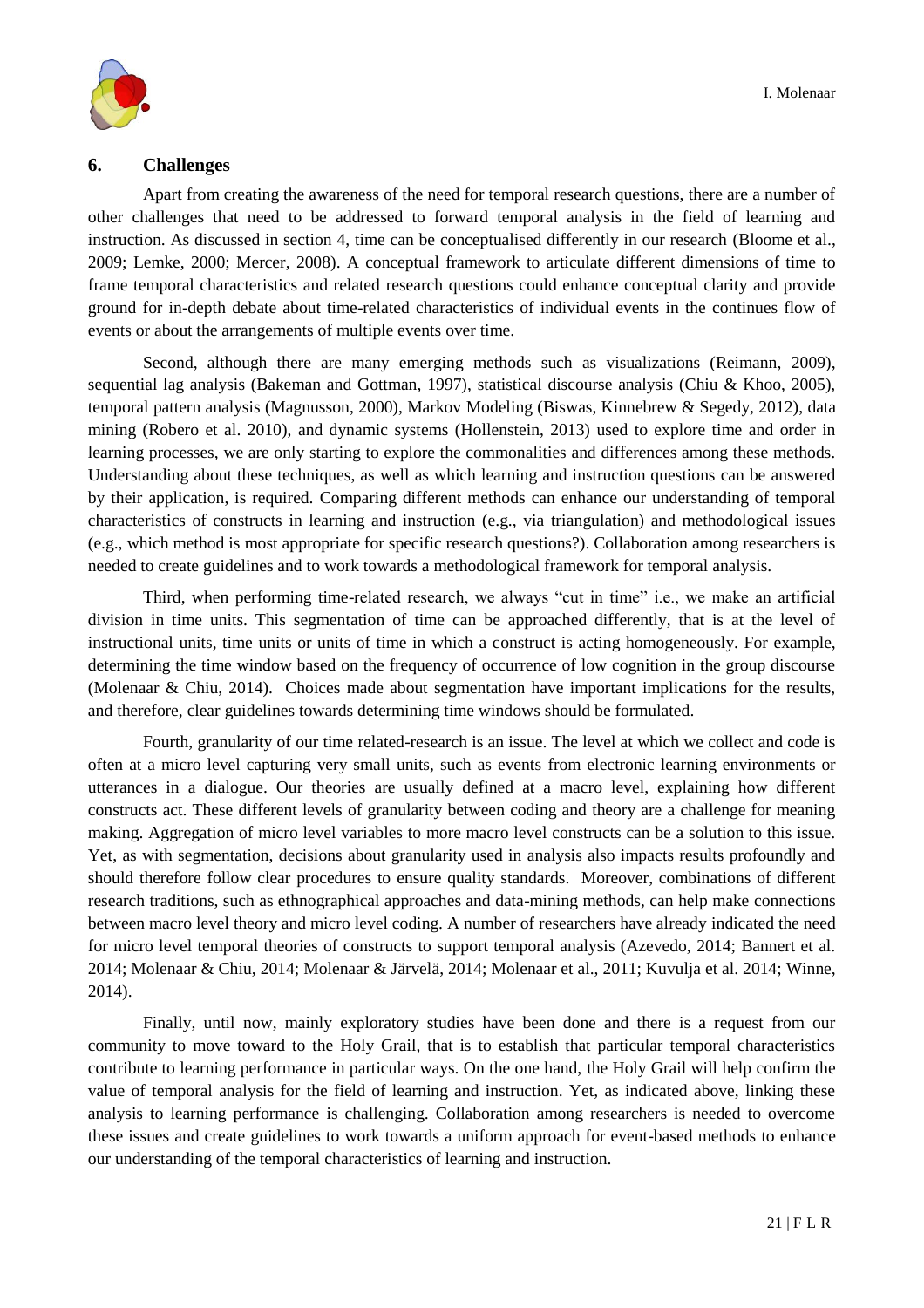

#### **7. Conclusion**

In the field of learning and instruction, there is an intuitive belief that temporality is important to comprehend learning. In order for us, as a field, to make progress in understanding the temporal aspects of learning, a number of challenges need to be overcome. The field needs to be aware that temporal analysis often departs from the traditional research approach. In order to enhance this advancement, the field must embrace a different kind of research question specifically related to temporal aspects of learning and instruction.

## **Keypoints**

- **Time deserves more attention in learning and instruction research**
- **Temporal analysis entails a paradigm shift addressing a different type of research question**
- A conceptual framework of time can support framing temporal characteristics and research questions
- We need to advance our understanding of methodologies, time segmentation and meaning making of temporal analysis

## **Acknowledgments**

The thinking in this paper reflects idea's developed and discussed during the various workshops "It's about time". All participants in these workshops have contributed to the construction of this understanding and especially my conversations with Alyssa Wise and Ming Ming Chiu.

#### **References**

- Akhras, F. N., & Self, J. A. (2000). Modeling the process, not the product, of learning. In S. P. Lajoie, *Computers as cognitive tools, volume two: No more* walls (pp. 3-28). Mahwah, NJ: Lawrence Erlbaum Associates.
- Azevedo, R. (2014). Issues in dealing with sequential and temporal characteristics of self-and sociallyregulated learning. *Metacognition and Learning*, 9(2), 217-228. http://dx.doi.org/10.1007/s11409- 014-9123-1
- Bakeman, R., & Gottman, J. M. (1997). *Observing interaction: An introduction to sequential analysis*. Cambridge: Cambridge University Press. http://dx.doi.org/10.1017/CBO9780511527685
- Bannert, M. (2006). Effects of reflection prompts when learning with hypermedia. J*ournal of Educational Computing Research, 4*, 359-375. http://dx.doi.org/10.2190/94V6-R58H-3367-G388
- Bannert, M., Reimann, P. & Sonnenberg, C. (2014). Process Mining Techniques for Analysing Patterns and Strategies in Students' Self-Regulated Learning. *Metacognition and learning*, Vol 9, 161-185. http://dx.doi.org/10.1007/s11409-013-9107-6
- Segedy, J. R., Kinnebrew, J. S., & Biswas, G. (2012). Supporting student learning using conversational agents in a teachable agent environment. In *The future of learning: Proceedings of the 10th international conference of the learning sciences* (ICLS 2012) (Vol. 2, pp. 251-255).
- Bloome, D., Beierle, M. Grigorenko, M. & Goldman, S. (2009). Learning over time: uses of intercontextuality, collective memories, and classroom chronotopes in the construction of learning opportunities in a ninth-grade language arts classroom. *Language and Education*, 23(4), pp. 313- 334. http://dx.doi.org/10.1080/09500780902954257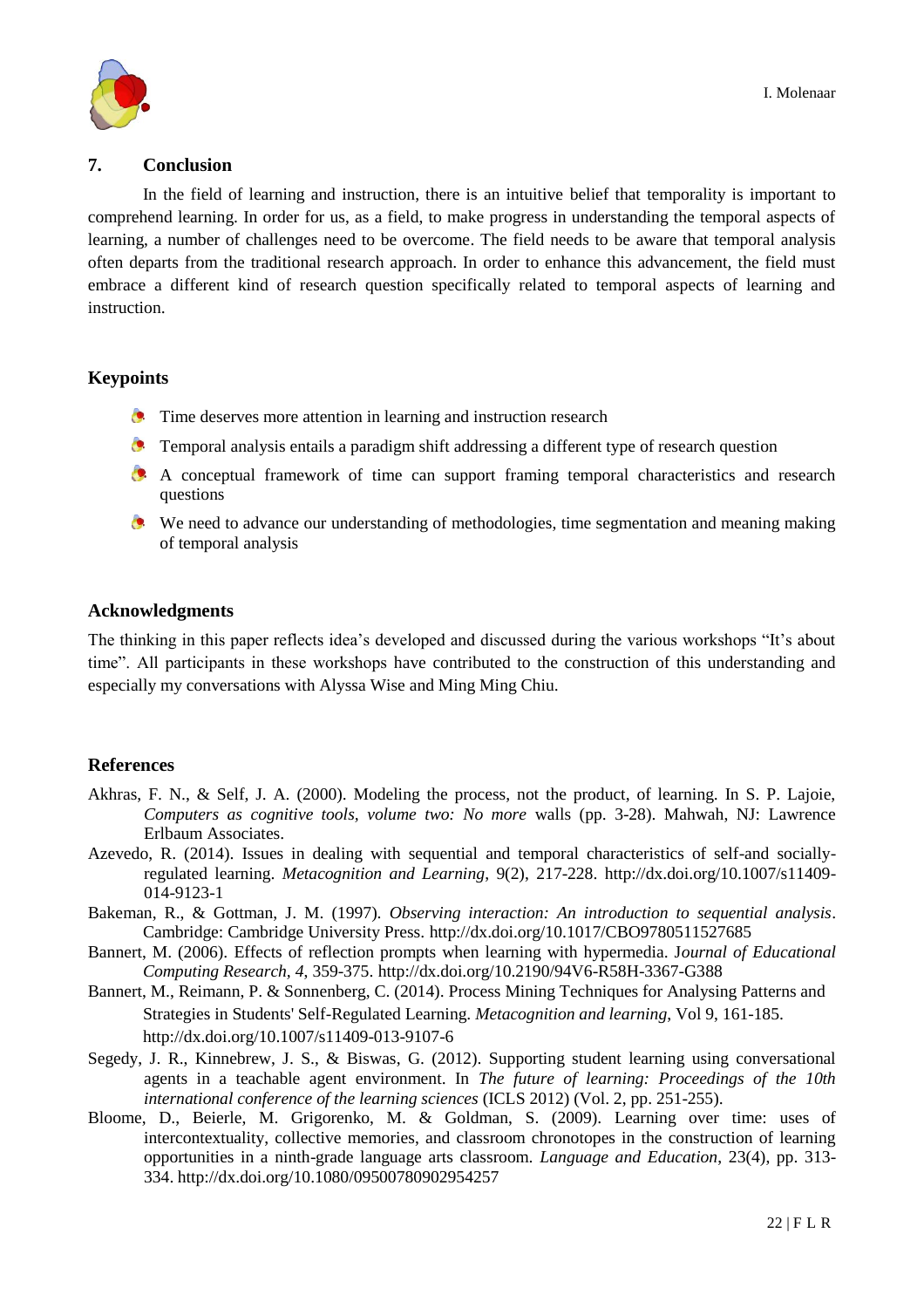

- Chiu, M. M., & Khoo, L. (2005). A new method for analyzing sequential processes: Dynamic multi-level analysis. *Small Group Research, 36,* 600-631. http://dx.doi.org/10.1177/1046496405279309
- Chiu, M. M. (2008). Flowing toward correct contributions during groups' mathematics problem solving: A statistical discourse analysis. *Journal of the Learning Sciences*, 17 (3), 415 - 463. http://dx.doi.org/10.1080/10508400802224830

Goldstein, H. (1995). *Multilevel statistical models.* Sydney: Edward Arnold.

- Günther, C., & Van der Aalst, W. (2007). Fuzzy Mining: Adaptive process simplification based on multiperspective metrics. In G. Alonso, P. Dadam & M. Rosemann (Eds.), *International Conference on Business Process Management* (BPM 2007) (pp. 328-343). Berlin: Springer.
- Greene, J. A. & Azevedo, R. (2010). The Measurement of Learners' Self-Regulated Cognitive and Metacognitive Processes while Using Computer-based Learning Environments*. Educational psychologist*, 45, 203 – 209. http://dx.doi.org/10.1080/00461520.2010.515935
- Hadwin, A.F., & Järvelä, S. (2011). Introduction to a special issue on social aspects of self-regulated learning: Where social and self meet in the strategic regulation of learning. Teachers *College Record,* 113(2), 235-239
- Hollenstein, T. (2013).*State Space Grids: Depicting Dynamics Across Development*.New York: Springer. http://dx.doi.org/10.1007/978-1-4614-5007-8
- Iiskala. T., Vauras, M., Lehtinen, E., & Salonen, P. (2011). Socially Shared Metacognition within Primary School Pupil Dyads' Collaborative Processes. *Learning and Instruction*, 21, 379-393. http://dx.doi.org/10.1016/j.learninstruc.2010.05.002
- Järvelä, S. & Hadwin, A. (2013). New Frontiers: Regulating learning in CSCL. *Educational Psychologist*, 48(1), 25-39. http://dx.doi.org/10.1080/00461520.2012.748006
- Lemke, J.L. (2000). Across the Scales of Time: Artifacts, Activities, and Meanings in Ecosocial Systems. *Mind, Culture and activity,* 7(4), 273–290. http://dx.doi.org/10.1207/S15327884MCA0704\_03
- Kapur, M., Voiklis, J., & Kinzer, C. (2008). Sensitivities to early exchange in synchronous computersupported collaborative learning (CSCL) groups. Computers and Education, 51, 54-66. http://dx.doi.org/10.1016/j.compedu.2007.04.007
- Kapur, M. (2011). Temporality matters: Advancing a method for analyzing problem-solving processes in a computer-supported collaborative environment. *International Journal of Computer-Supported Collaborative Learning (ijCSCL)*, 6,(1), 39-56. http://dx.doi.org/10.1007/s11412-011-9109-9
- Kennedy, P. (2008). *A guide to econometrics*. Cambridge: Blackwell.
- Kinnebrew, J. S., Segedy J.R. & Biswas, G. (2014). Analyzing the Temporal Evolution of Students' Behaviors in Open-Ended Learning Environments*. Metacognition and learning*, Vol 9, 217-228. http://dx.doi.org/10.1007/s11409-014-9112-4
- Kuvalja, M., Verma, M. & Whitebread, D. (2014). Patterns of co-occurring non-verbal behavior and selfdirected speech; a comparison of three methodological approaches. *Metacognition and learning*, Vol 9, 87-111. http://dx.doi.org/10.1007/s11409-013-9106-7
- Magnusson, M. S. (2000). Discovering hidden time patterns in behavior: T-patterns and their detection Behavior Research Methods, Instruments, & Computers: *A Journal of the Psychonomic Society*, Inc, 32(1), 93–110.
- Malmberg, J., Järvelä, S. & Kirchner, P. (2014). Elementary school students' strategic learning: does tasktype matter? *Metacognition and learning*, Vol 9, p. 113-136. http://dx.doi.org/10.1007/s11409-013- 9108-5
- Mayer, R.E. (2008). *Learning and Instruction*. Pearson; New Jersey.
- Mercer, N. (2008) The seeds of time: why classroom dialogue needs a temporal analysis*. Journal of the Learning Sciences*, 17, 1, 33-59. http://dx.doi.org/10.1080/10508400701793182
- Molenaar, I., van Boxtel, C.A.M. & Sleegers, P.J.C. & Roda, C. (2011). Attention Management for Self-Regulated Learning: AtgentSchool. In C. Roda (Ed), *Human Attention in Digital Environments, Cambridge University Press:* Cambridge, 259 280.ttp://dx.doi.org/10.1017/CBO9780511974519.011
- Molenaar, I., Chiu, M. M., van Boxtel, C. & Sleegers, P. J.C. (2011). Scaffolding of small groups' metacognitive activities with an avatar. *International Journal of Computer-Supported Collaborative Learning,* 6, 601-624. http://dx.doi.org/10.1007/s11412-011-9130-z